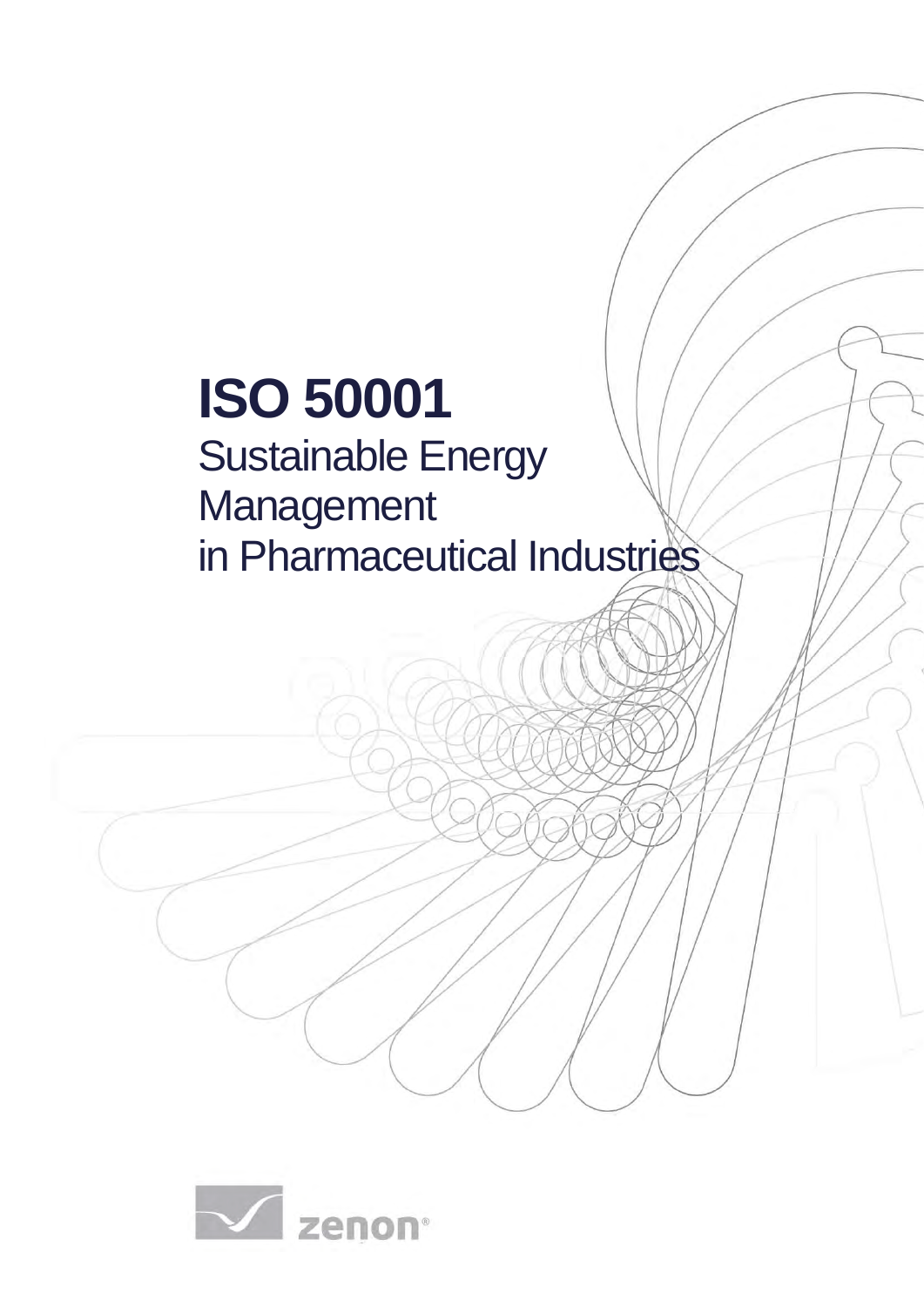



© 2013 Ing. Punzenberger COPA-DATA GmbH

All rights reserved.

Distribution and/or reproduction of this document or parts thereof in any form is permitted solely with the written permission of the COPA-DATA company. The technical data contained herein have been provided solely for informational purposes and are not legally binding. Subject to change, technical or otherwise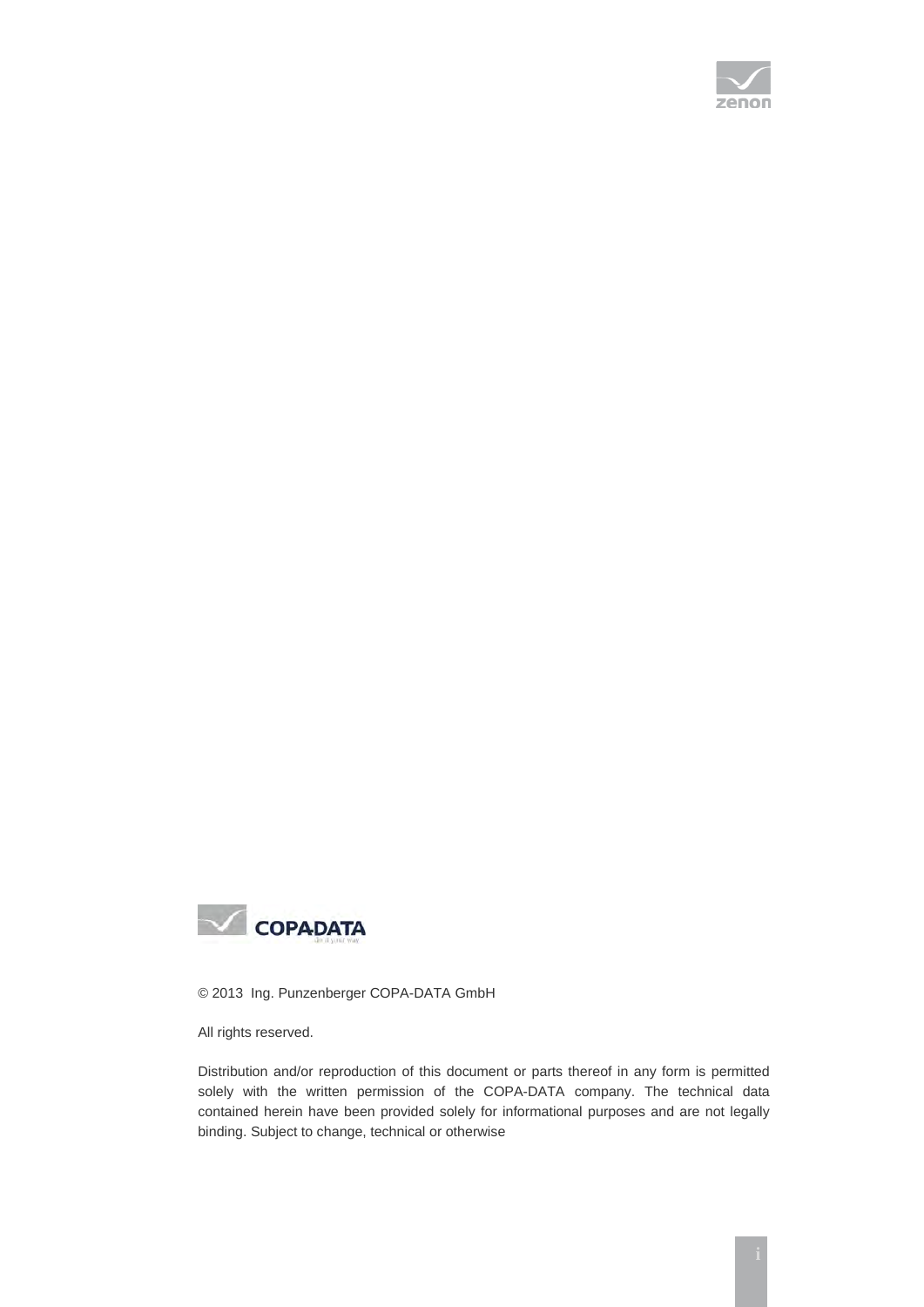

## <span id="page-2-0"></span>**Contents**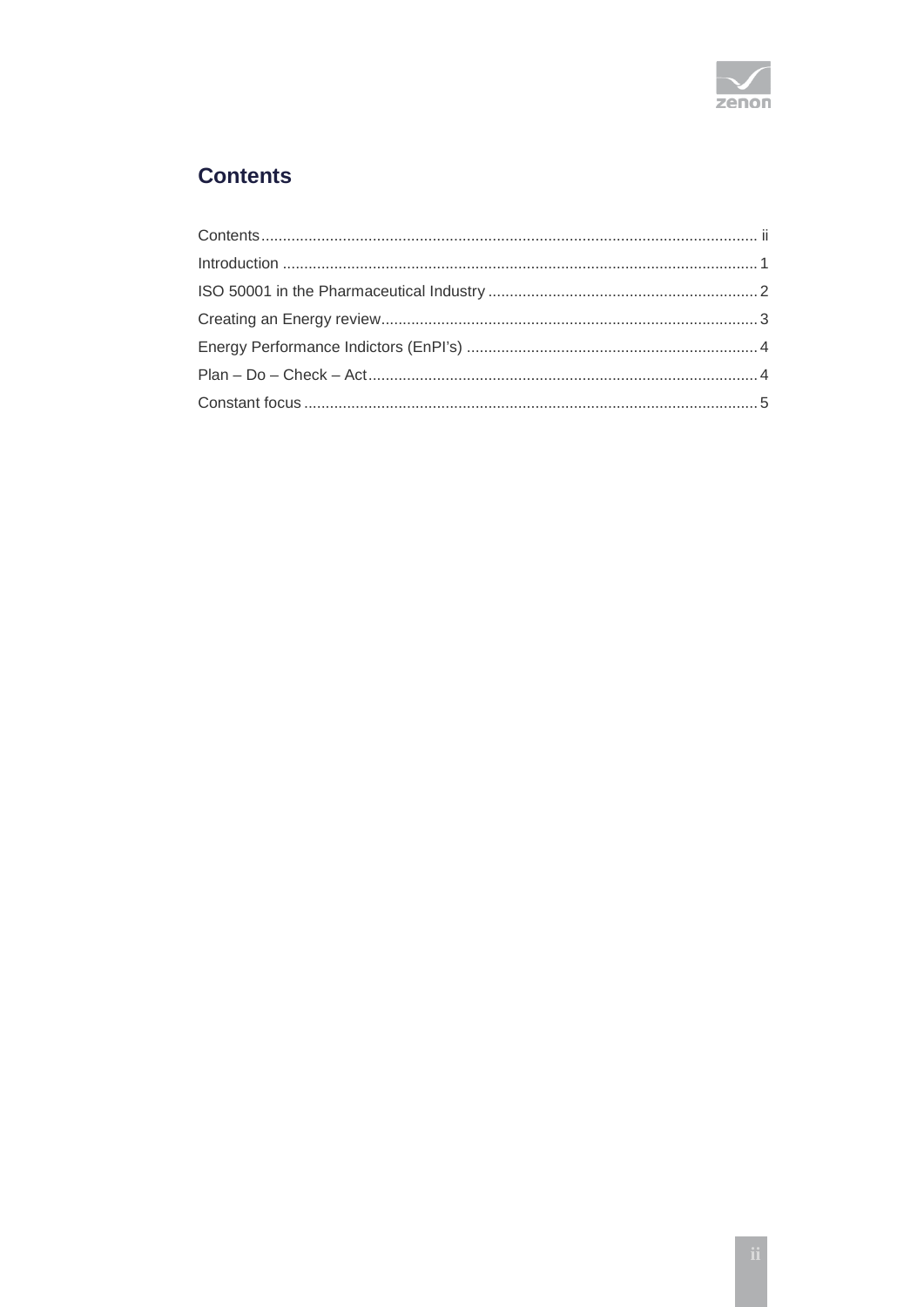

## <span id="page-3-0"></span>**Introduction**

ISO 50001 is aimed at all companies with a common goal of improving energy performance through a framework of energy efficient strategies. It can be applied to all different types of company, whether large or small; and implemented in all departments, e.g. manufacturing, building management, warehouse, etc. As ISO 50001 is a worldwide standard, one strategy can be used throughout your organization.

The ISO 50001 standard does not set absolute energy performance criteria. Its objective is that you demonstrate a commitment to continual improvement of your facilities energy performance; which is defined as measurable results related to energy efficiency, energy use and energy consumption.

zenon's product family is focused on making current and future energy management improvements progressive and continuous as you move forward, using our scalable and modular philosophy.

| zenon brings together:                                                  |
|-------------------------------------------------------------------------|
| Connection to multiple systems,<br>networks and devices.                |
| Unites your workforce, Management,<br>Quality, Engineering, Operations, |
| Administration.                                                         |
| Access information from anywhere,<br>which is available everywhere.     |
|                                                                         |
| Focus attention to energy efficiency.                                   |
| FDA 21 CFR Part 11 compliance.                                          |
|                                                                         |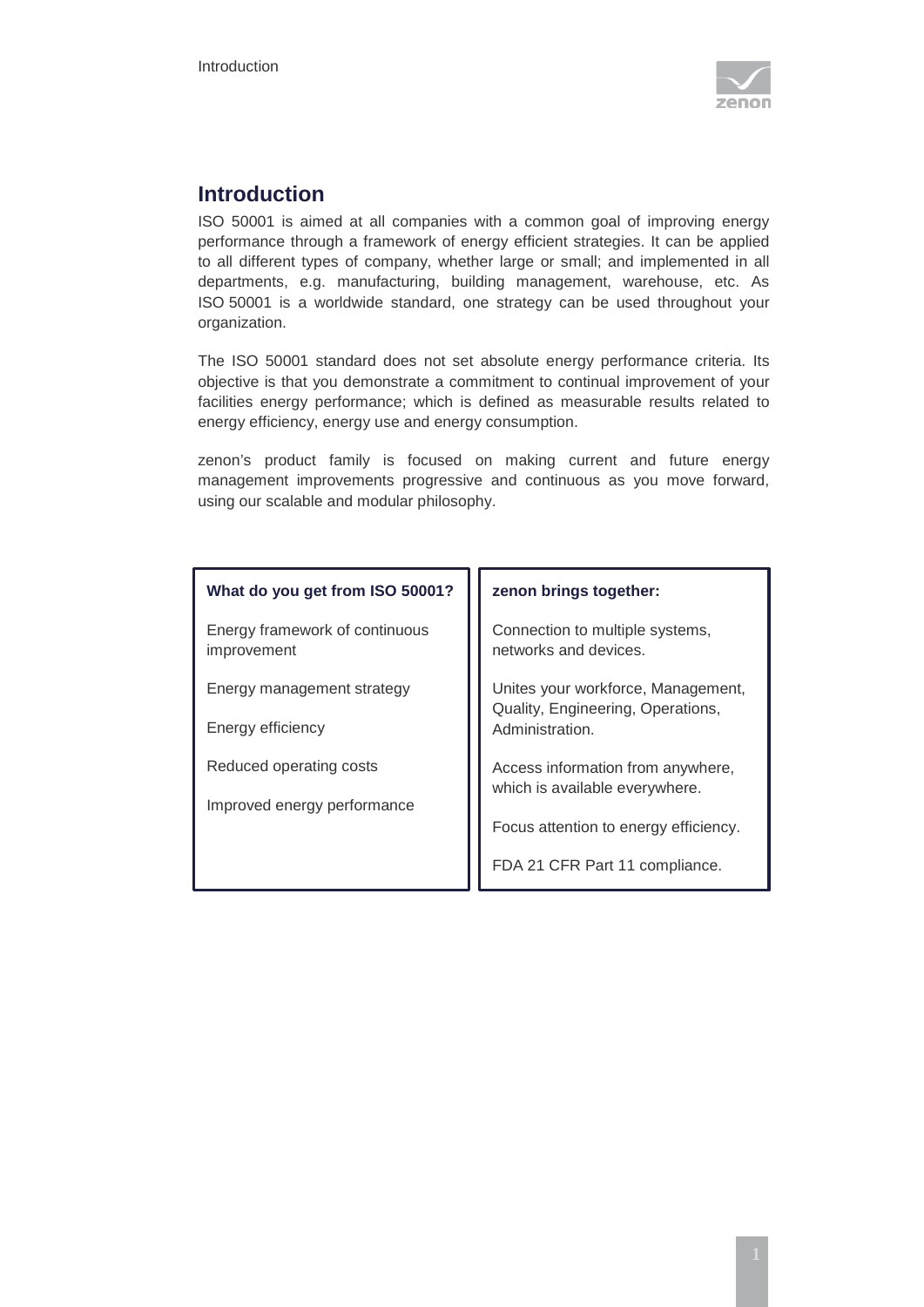

## <span id="page-4-0"></span>**ISO 50001 in the Pharmaceutical Industry**

Visualization of all activities plays a significant role when implement the energy optimizing policy. It's crucial being able to monitor, measure and analyze energy performance.

#### **Integrate existing strategies – ISO 9001 and ISO 14001**

In Pharma we are one step ahead of other industries to implement ISO 50001 with its similarity to ISO 9001 & ISO 14001!

ISO 9001 has formed the backbone of pharmaceutical Quality Management, and remains a standard which is well practiced and enforced with its quality methods being integral to all operations.

ISO 50001 can be viewed as an extension to ISO 9001 and ISO 14001 methodology. Therefore, the effort when implementing ISO 50001 is relatively low when one of the above mentioned standards is already applied.

zenon's independent communication platform connects natively to existing installed equipment and systems without the need of adding or making any changes to the  $3<sup>rd</sup>$  party system. And so without affecting their qualification or validation status, this efficient automation means significantly less time and money is tied up in validation costs, with improvements implemented in shorter time scales. When a change is clearly identified in the Energy strategy, its realization can be implemented with ease.

The reporting capabilities within the zenon product family focus the data to each key role in the Energy Management Model. Providing the global platform to display current results, record progress, efficiently communicate non-conformities and corrective or preventative actions. Aligning with a well-defined strategy it can also provide projections on future energy performance.

Pharmaceutical and other life-science industries have critical stages involved when making changes to equipment or processes. zenon easily integrates into existing systems, simple parameterization and native connectivity make obtaining data easy, and controlling changes as efficient as possible. Out-Of-The-Box modules provide efficient functionality in GMP environments.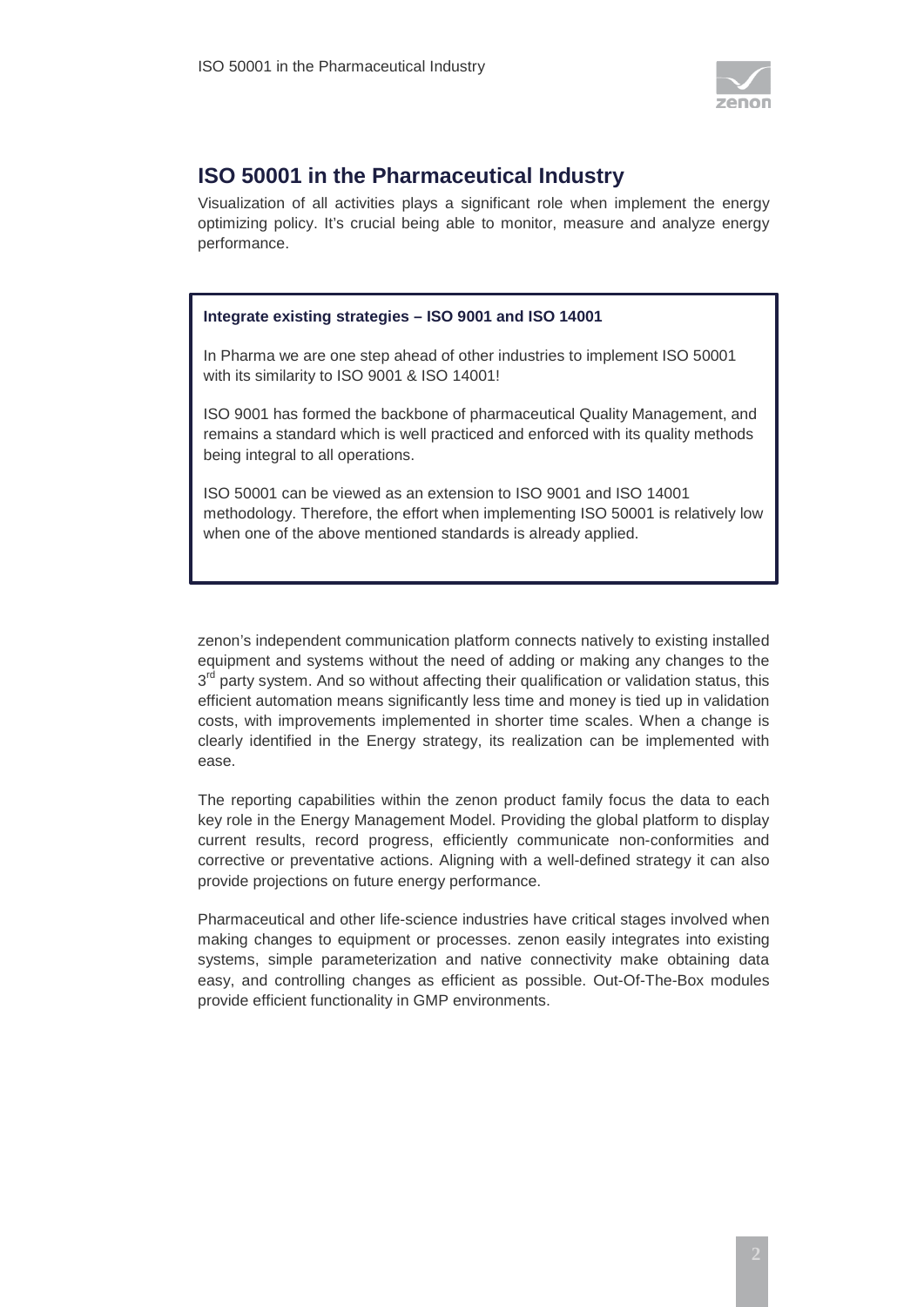

## <span id="page-5-0"></span>**Creating an Energy review**

The Energy Review is a crucial stage of the Energy Management Strategy. An energy review includes an array of energy use and consumption data which must be based on direct measurement. All energy sources need to be identified collectively including electricity, gas, solar, etc.

The review should identify areas of significant energy use and consumption. It helps at this stage to employ equipment modeling to be able to form a framework reflecting the actual facility layout. The review should be transparent across the facility including equipment and machinery, also wider energy consumers such as building management, HVAC, air handling, lighting, etc.

The conclusion of the review should be a clear insight into the incoming energy supplies, and their distribution network. Furthermore it displays what individual energy consumers exist, with their consumption known. From this the performance of the facility can be assessed, energy use can be monitored by equipment, system and process; pinpointing variables that affect energy performance.

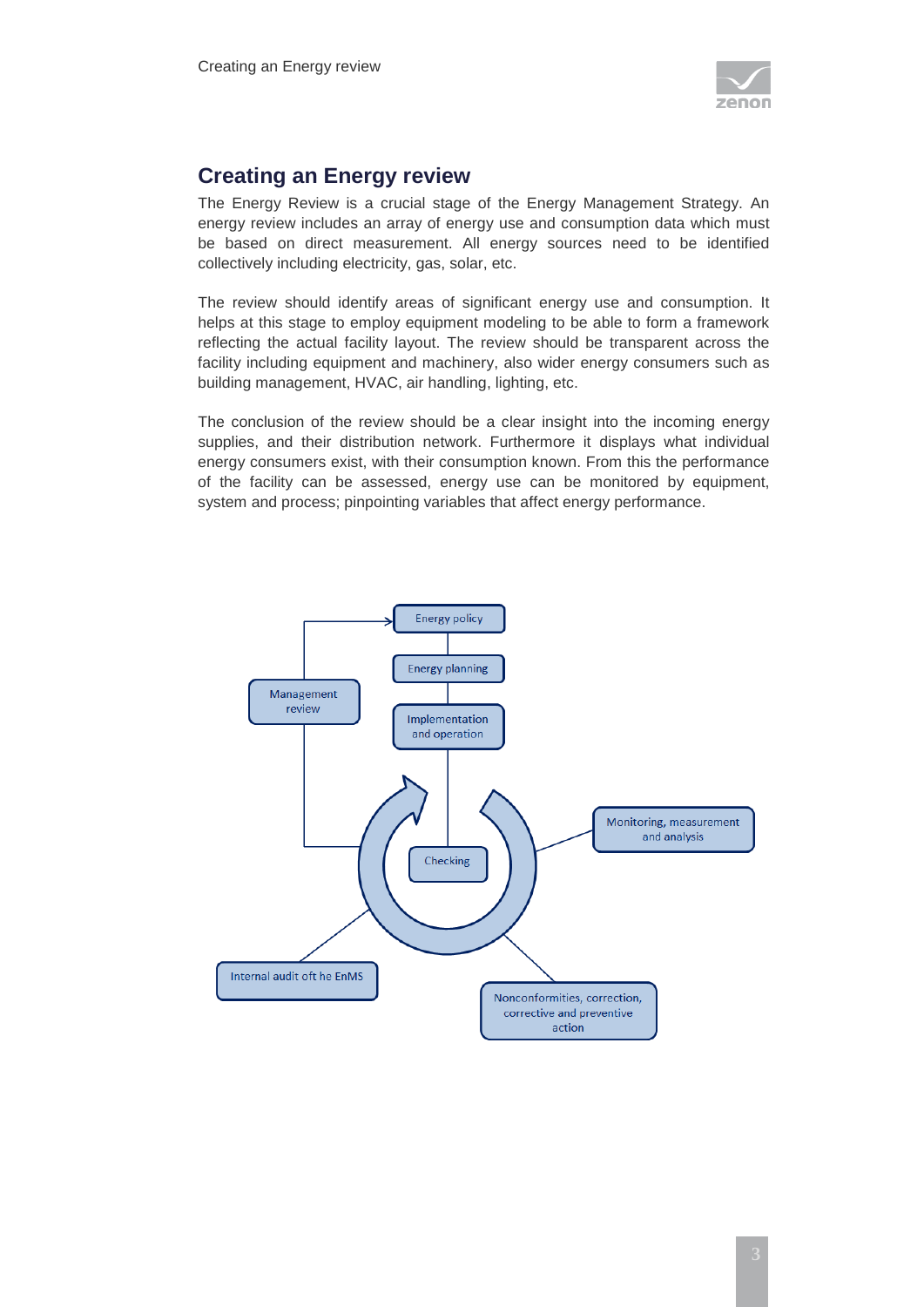

The hard results of the review provide the 'Energy Baseline', where future improvements in energy performance are measured against this baseline.

In order to sustain the continual improvement process accurately, the baseline needs to be updated when changes have taken place to processes, operating patterns or to the energy system itself. As more knowledge is gained on your operations, more details are available on energy use. Energy Performance Indicators need to be improved, and the baseline updated to monitor progress.

zenon can request information from wide ranging systems, equipment, sensors and measurement devices. It can integrate your energy activities into every corner of your infrastructure. Collating accurate data at a good resolution means clear analysis on your energy strategy.

## <span id="page-6-0"></span>**Energy Performance Indictors (EnPI's)**

The energy review and the generation of the baseline energy performance have classified the facility under review. The baseline has catalogued measurable indicators of energy consumers, which are used constantly to monitor improvement and performance. These Energy Performance Indicators are a direct and live display relating to energy use per  $m^2$  or per unit of production material. Energy PI's need to have sufficient detail to be of use.

The Energy Policy is a commitment to continual improvement in energy performance. This forms the framework which moves the facility from the energy baseline using performance indicators through continuous improvement by establishing objectives. Only by employing constant monitoring and review will performance be sustainable.

## <span id="page-6-1"></span>**Plan – Do – Check – Act**

Similarities with existing structures in place within pharmaceutical production can be made. For example, the ISO 50001 focuses on the continual improvement process, which follows the Plan-Do-Check-Act approach. The Plan-Do-Check-Act model is similar to the 'Define Measure Analyze Improve and Control' (DMAIC) concept of 6 Sigma, which is used to improve and stabilize processes.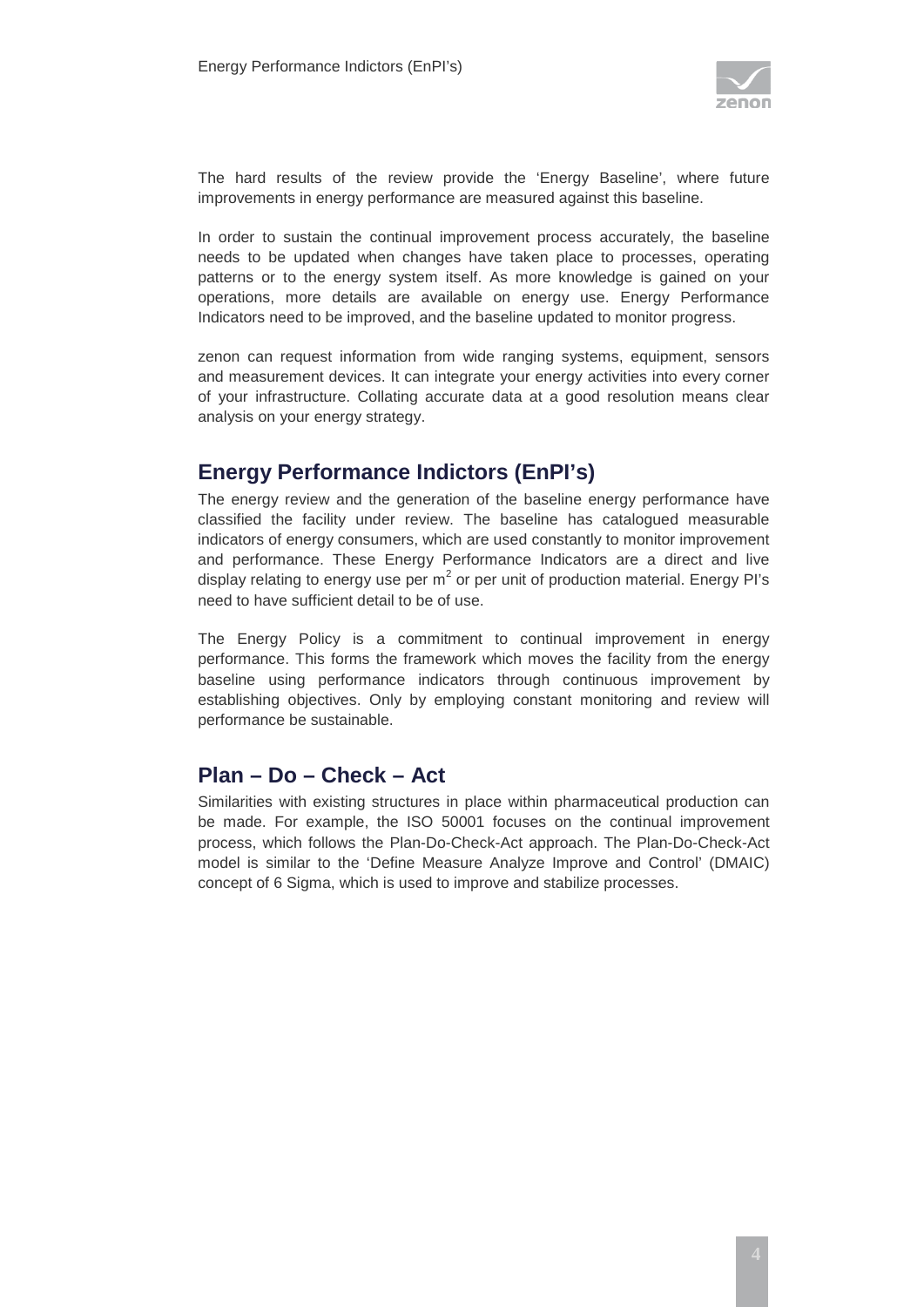



Plan-Do-Check-Act action plans hold named responsibilities and deadlines. They accurately describe what is going to happen to meet the objectives. This is a critical stage in the program, it is of extreme importance to communicate how individual efforts can affect energy consumption, and how deviations from the procedure affect achievement of the targets.

## <span id="page-7-0"></span>**Constant focus**

Without constant focus and commitment, improvement programs are prone to failure. In the initial stages where the project has full focus, the improvements are clearly seen (both curves). However once the initial effort has passed, focus is generally lost, and the performance degrades (red curve). With constant monitoring the project is kept alive, allowing for organic growth (blue curve).